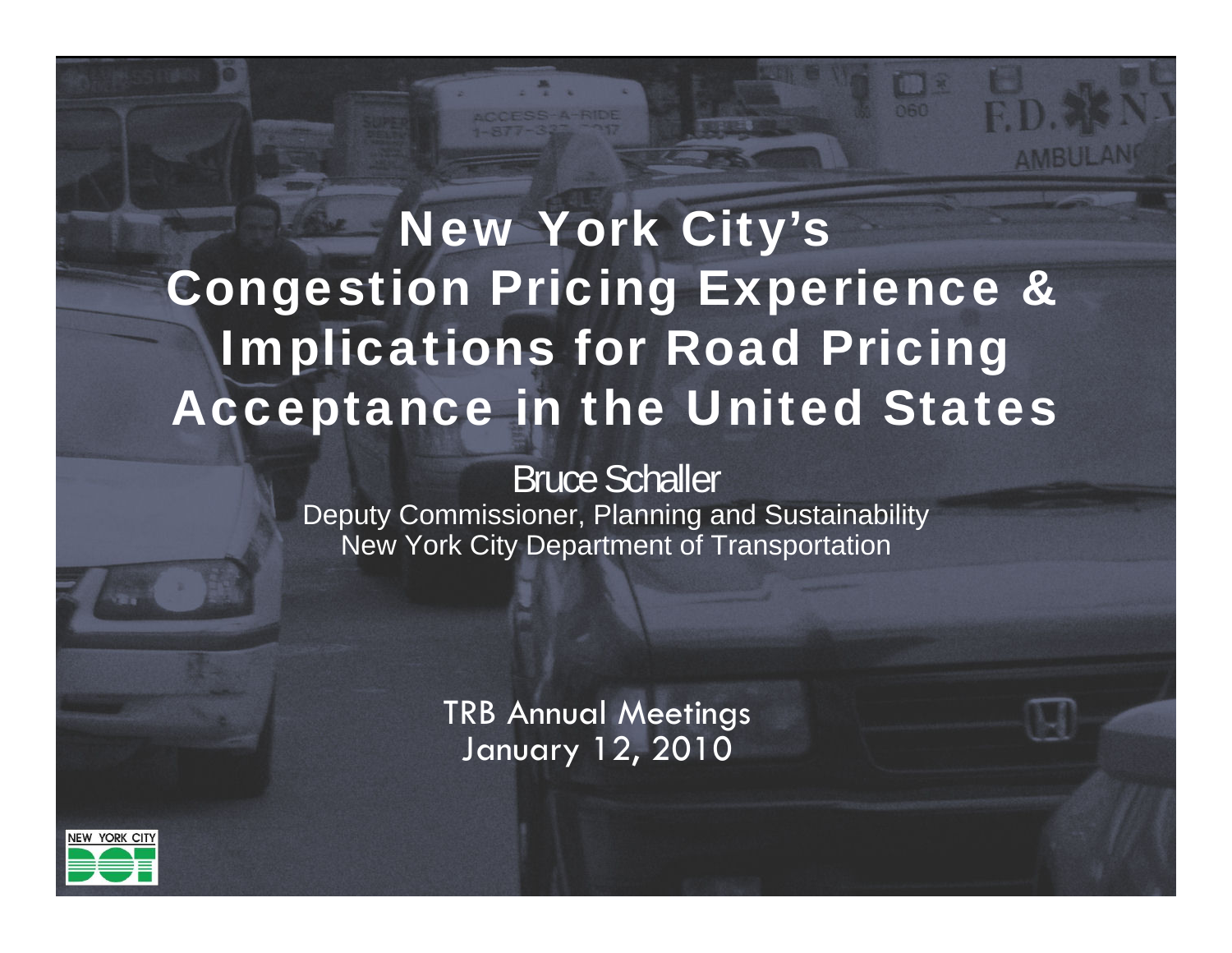# • •**A GREENER,** •**GREATER NEW YORK**

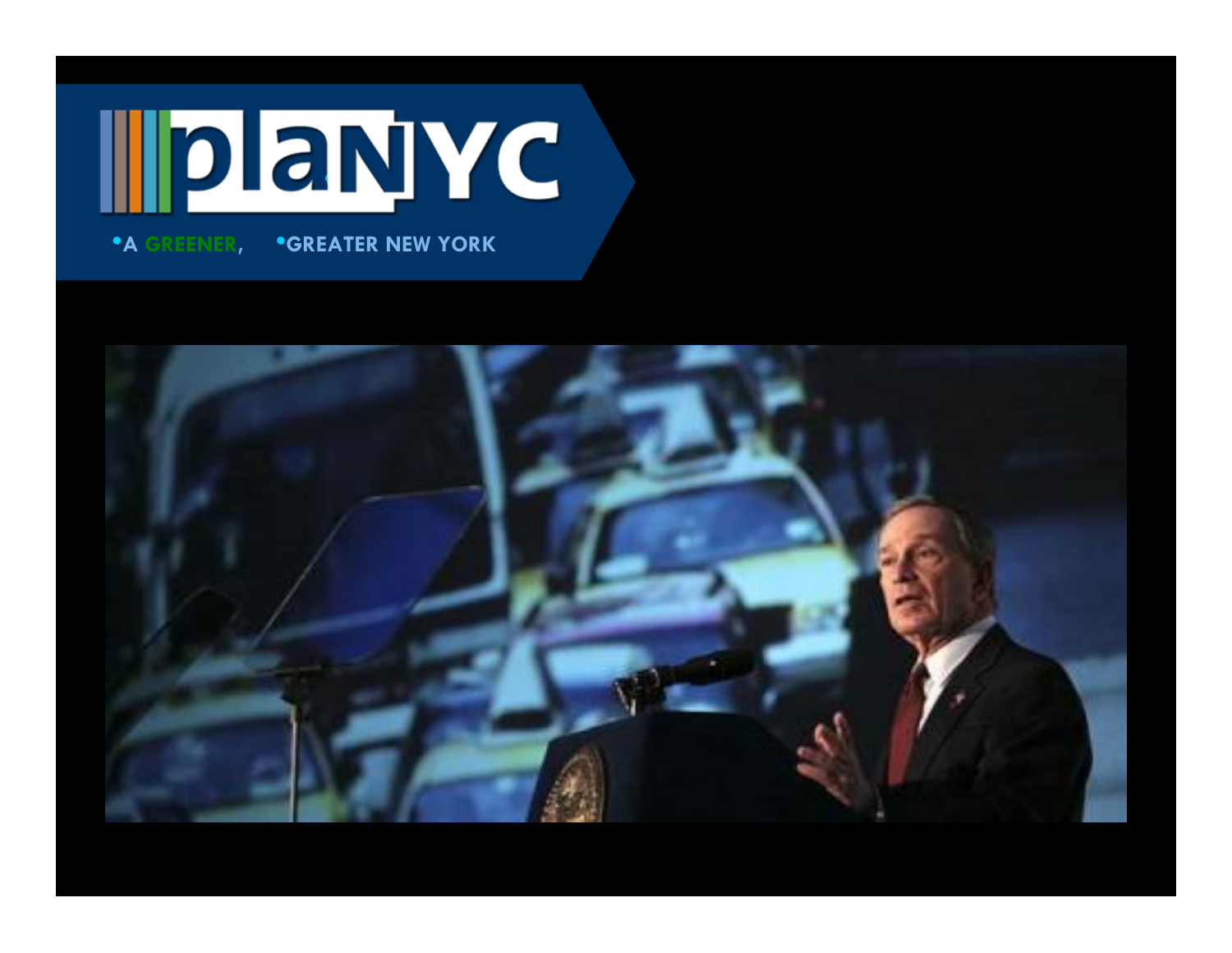## **Congestion Pricing Proposal Congestion Pricing Proposal**

#### Legend Henry Hudson Bridge Toll Crossings **Untolled Bridges** Harlem **PlaNYC Proposal** River FDR Drive and Route 9A \$8 daily fee to enter/exit George Washington Bridge **The Bronx** pricing zone Nurson River **Harlem River Bridges** Manniege River the theory \$4 for intra-zonal trips **New Jersey** Tolls credited toward  $\mathcal{D}$ 86th Street congestion fee Weekdays 6am-6 pm**Lincoln Tunnel RFK/Triboro Bridge** Queensboro Bridge Queens-Midtown Tunnel **Holland Tunnel** East Queens River Williamsburg Bridge  $\mathcal{D}$ Manhattan Bridge  $\overline{O}$ **Brooklyn Bridge Brooklyn-Battery Tunnel Brooklyn**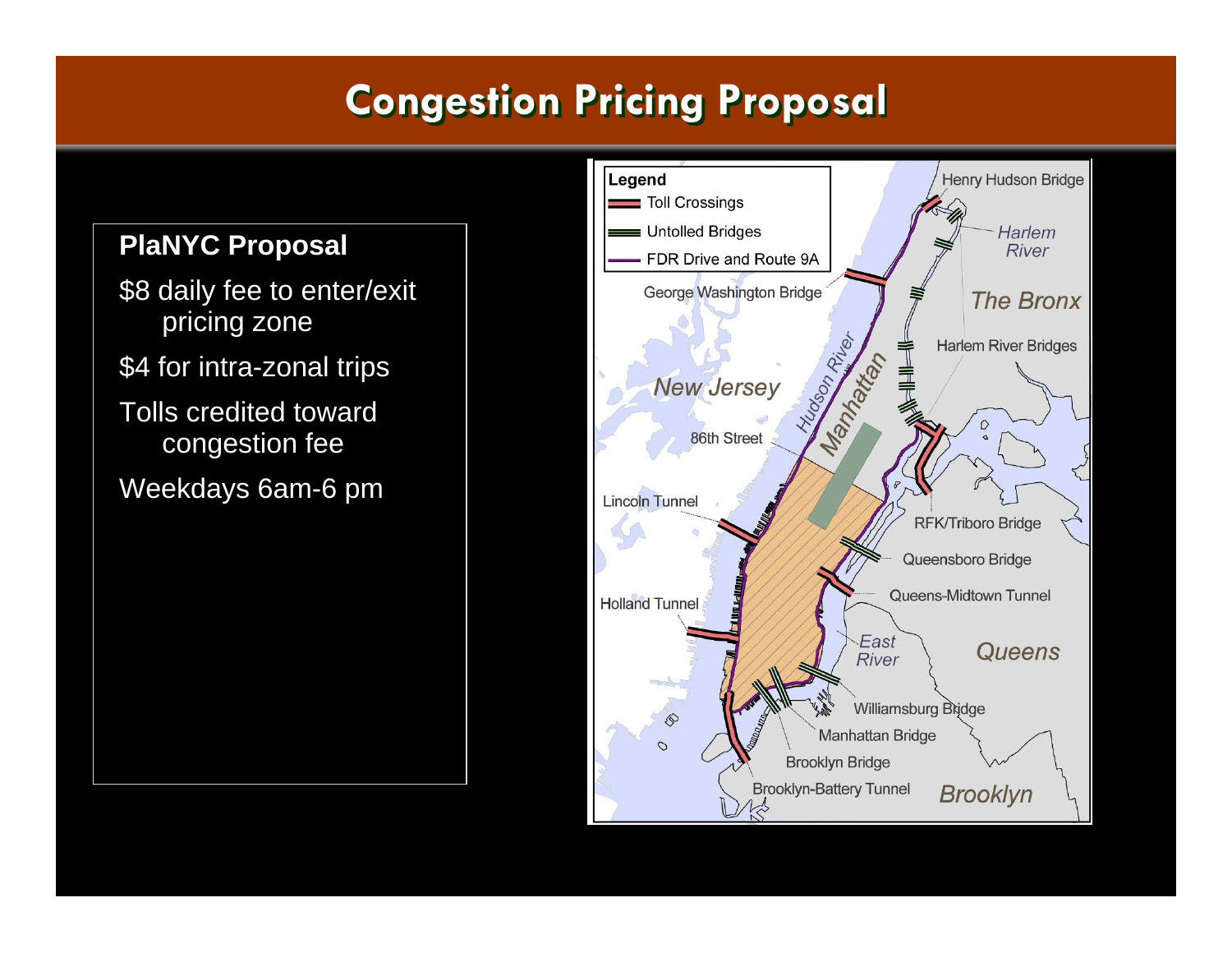## **Congestion Pricing Proposal Congestion Pricing Proposal**

#### Henry Hudson Bridge Legend Toll Crossings Untolled Bridges Harlem **Modified Proposal** River FDR Drive and Route 9A \$8 daily fee to enter George Washington Bridge **The Bronx** pricing zone Hudson River **Harlem River Bridges** Manufacture <u>THE</u> Parking and taxi fees **New Jersey**  $\mathcal{D}$ \$491M revenue net of 60th Street system operating costs **Lincoln Tunnel RFK/Triboro Bridge** 6.8% VMT reductionQueensboro Bridge Queens-Midtown Tunnel **Holland Tunnel** East Queens River Williamsburg Bridge  $\mathcal{D}$ **Manhattan Bridge**  $\overline{C}$ **Brooklyn Bridge Brooklyn-Battery Tunnel Brooklyn**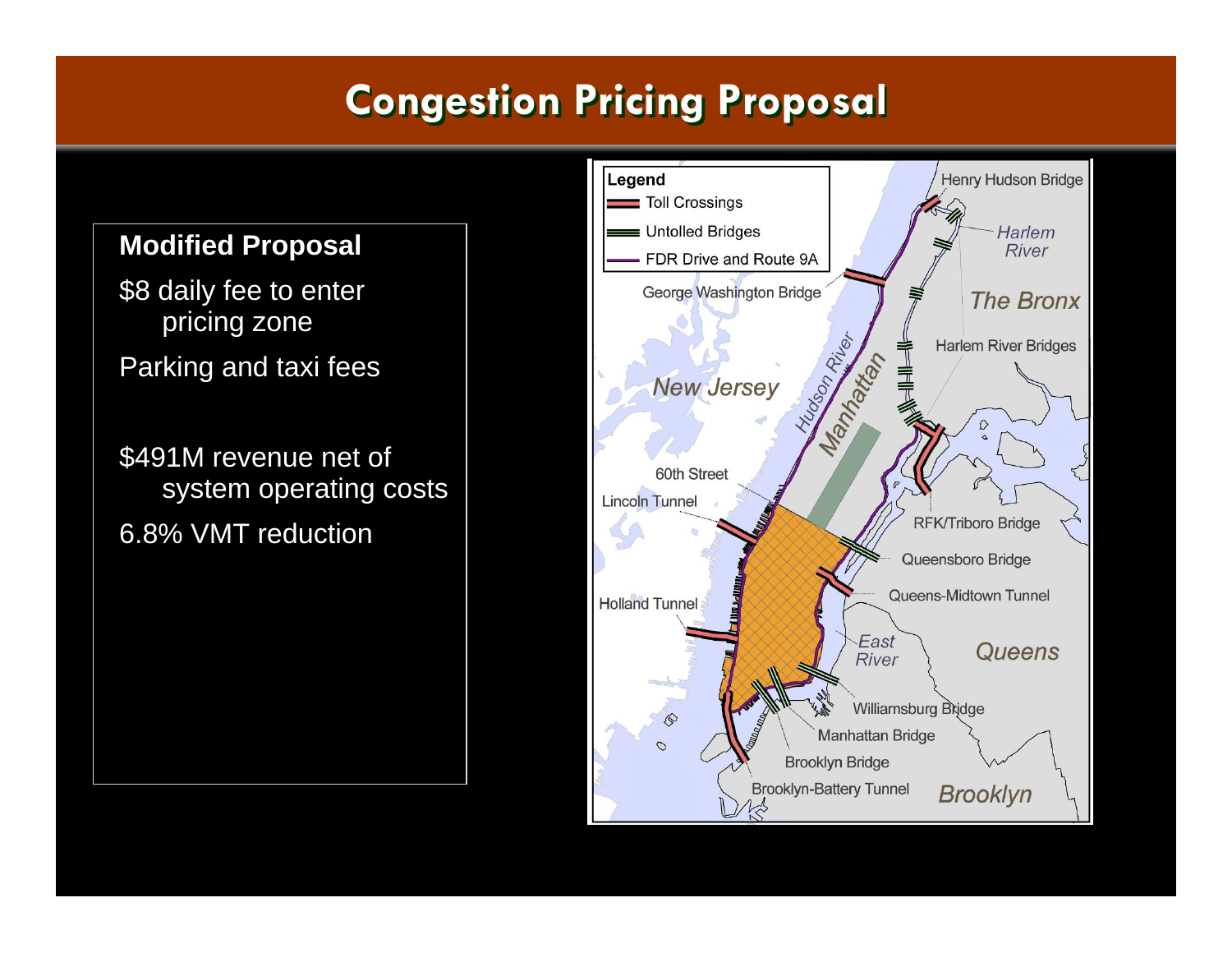### **Short-Term Transit Improvements Short-Term Transit Improvements**

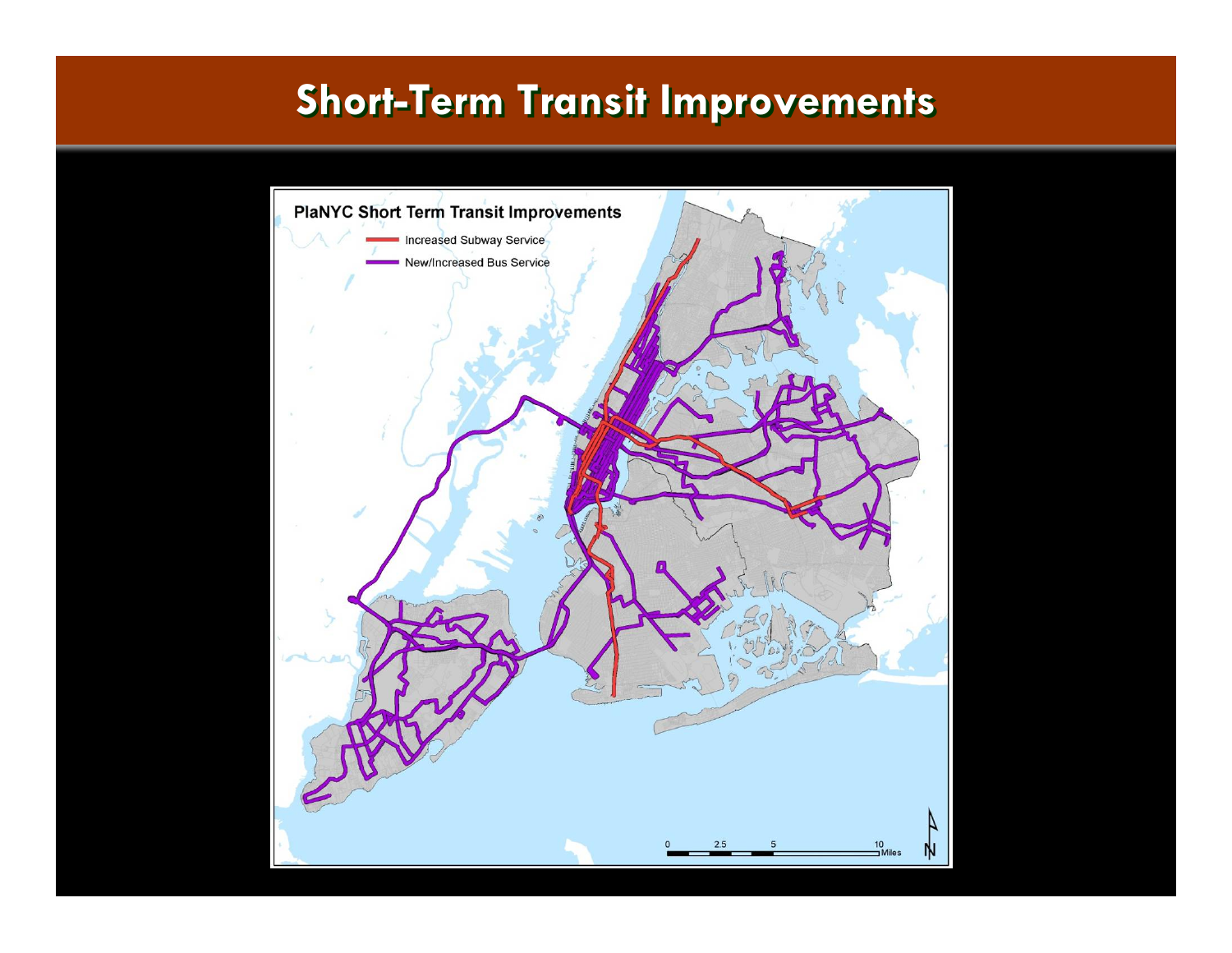## Congestion Pricing Process

| April 2007 Mayor Bloomberg releases PlaNYC: sustainability plan<br>for 2030                                    |
|----------------------------------------------------------------------------------------------------------------|
| July 2007 State Legislature creates Congestion Mitigation<br>Commission                                        |
| Aug. 2007 USDOT awards \$354M to State and City                                                                |
| Fall 2007 Commission conducts public hearings and assesses<br>alternatives                                     |
| Jan. 2008 Commission recommends modified congestion pricing<br>plan                                            |
| Mar. 2008 City Council approves Commission plan                                                                |
| April 2008 Legislature fails to vote by USDOT funding deadline<br>(Assembly Democrats from NYC block proposal) |
| Governor appoints Ravitch Commission                                                                           |
|                                                                                                                |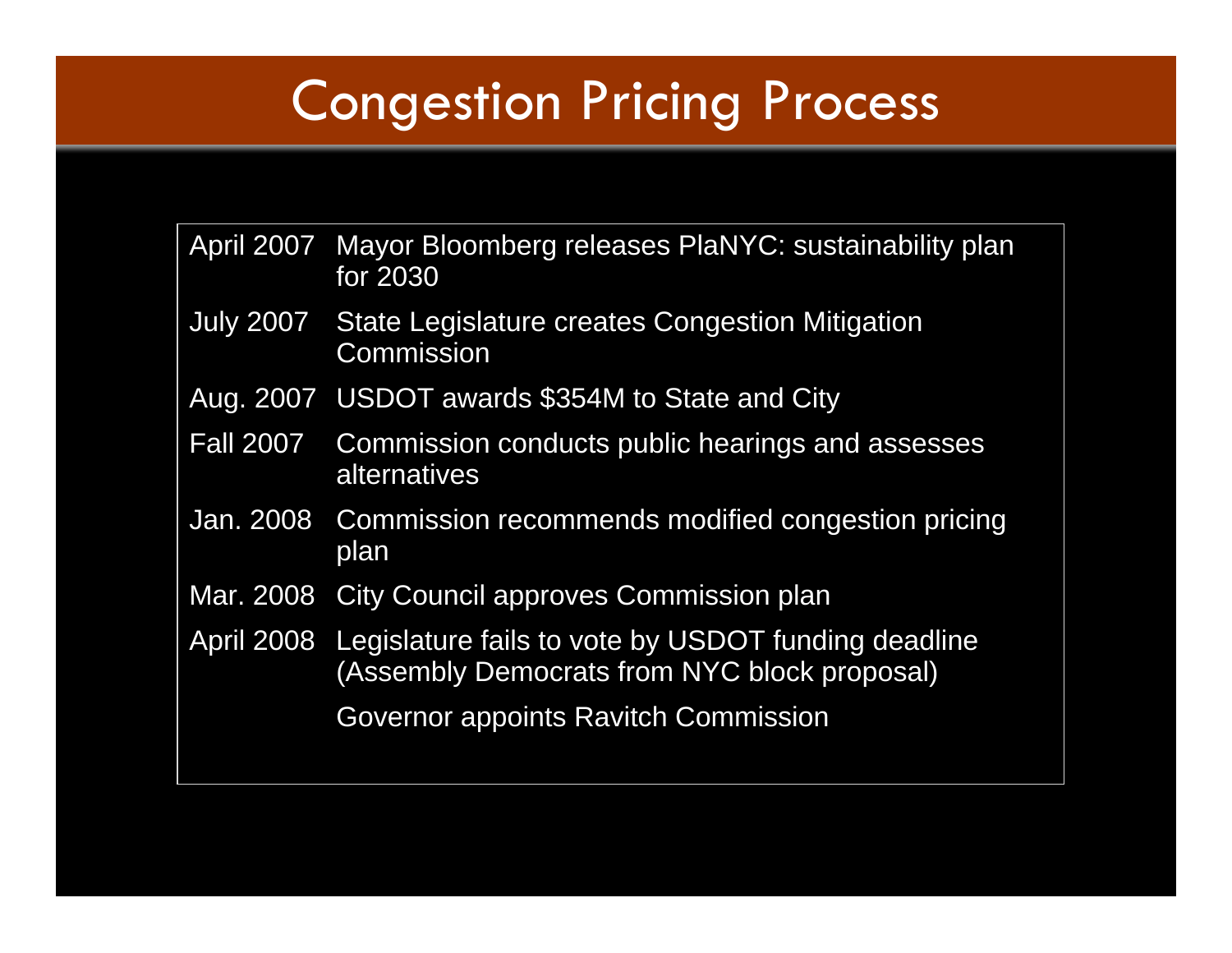## Other Pricing Proposals in NYC

Spring 2009 East River/Harlem River bridge toll proposal blocked in Legislature (by Senate) Legislature adopts 0.33% regional payroll tax to fund MTA NYC increases minimum on-street parking rate from 50 cents to 75 cents/hour

Ongoing Series of pilots for peak-rate parking pricing in retail corridors

- Greenwich Village, Manhattan (began Fall 2008)
	- Park Slope, Brooklyn (began May 2009)

Demonstrate:

- Effectiveness of pricing to increase parking availability
- Need to convince stakeholders of benefit of pricing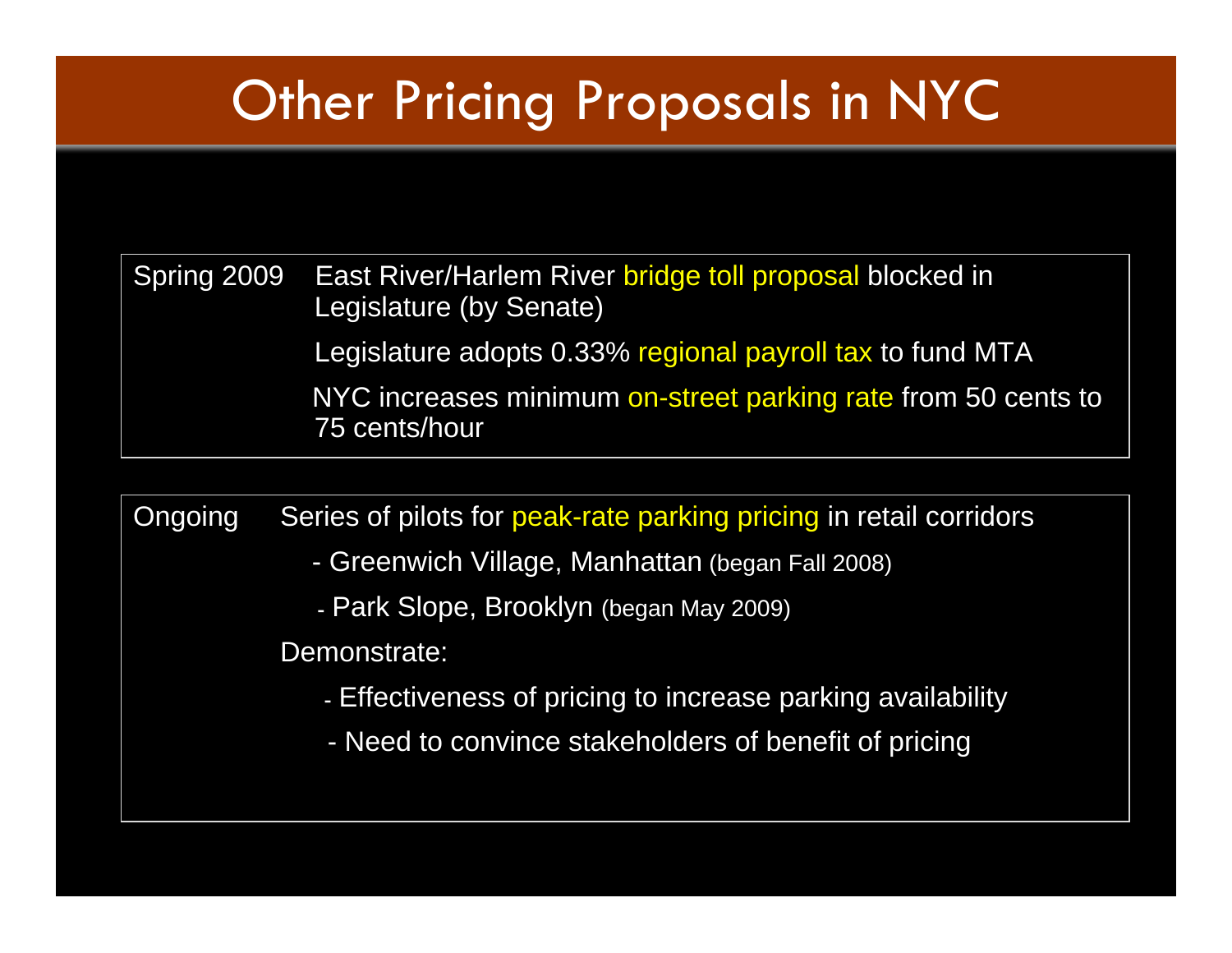## **Summary of Views on Congestion Pricing in NYC Summary of Views on Congestion Pricing in NYC**

| Criterion                      |                                                                    | Views of proponents | Views of opponents |
|--------------------------------|--------------------------------------------------------------------|---------------------|--------------------|
| Societal<br>impacts            |                                                                    |                     |                    |
| Individual<br>level<br>impacts | Impact<br>on<br>transit<br>riders<br>Impact<br>on<br>auto<br>users |                     |                    |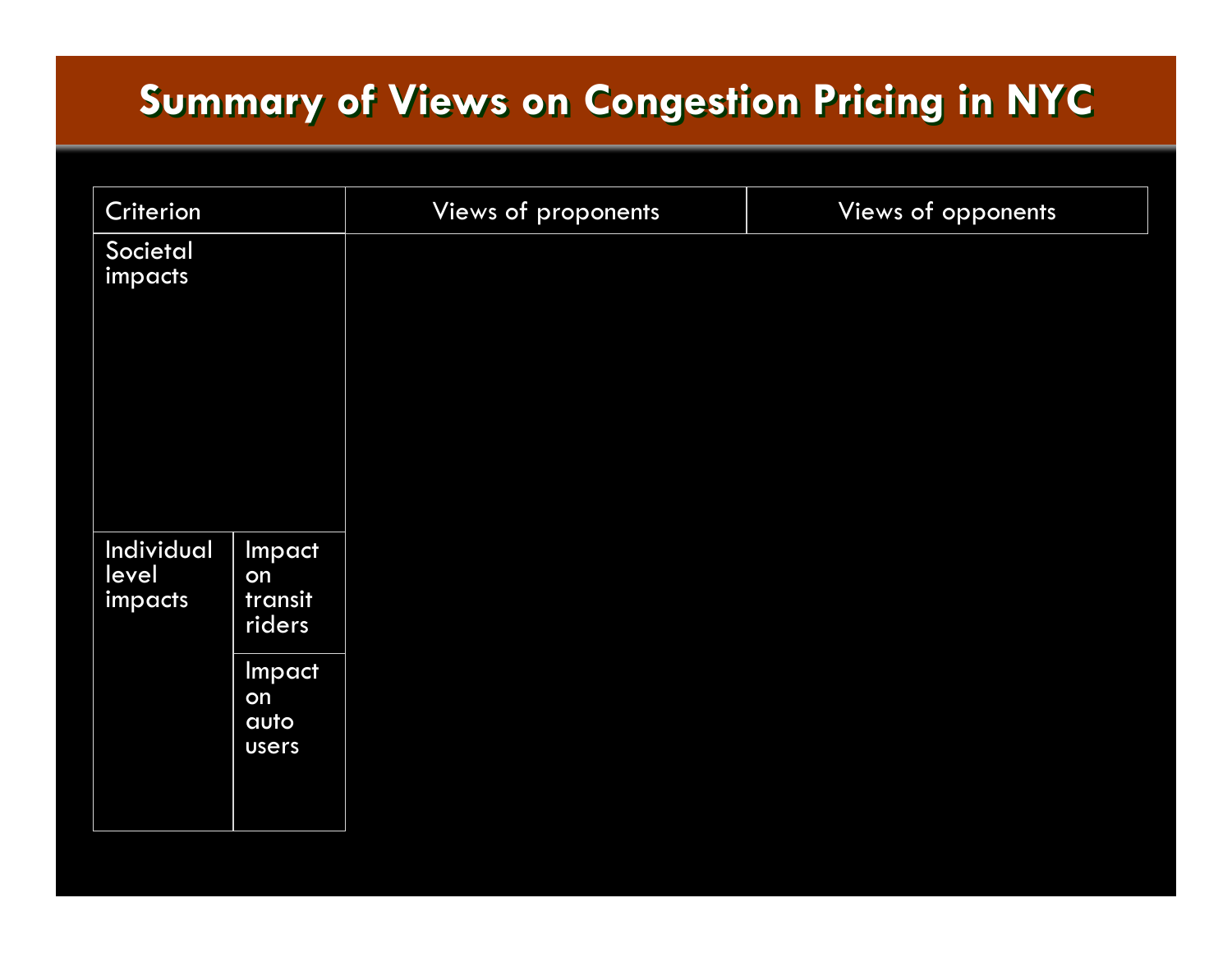## **Summary of Views on Congestion Pricing in NYC Summary of Views on Congestion Pricing in NYC**

| Criterion                      |                                          | Views of proponents                                        | Views of opponents |
|--------------------------------|------------------------------------------|------------------------------------------------------------|--------------------|
| Societal                       |                                          | Reduces traffic congestion                                 |                    |
| impacts                        |                                          | Funds better mass transit                                  |                    |
|                                |                                          | Reduces air pollution                                      |                    |
|                                |                                          | Furthers goals of sustainability,<br>urban quality of life |                    |
|                                |                                          | Reasonably discourages often-<br>unnecessary driving       |                    |
|                                |                                          |                                                            |                    |
| Individual<br>level<br>impacts | <b>Impact</b><br>on<br>transit<br>riders | <b>Funds better transit</b>                                |                    |
|                                |                                          | Transit improvements will absorb<br>increased ridership    |                    |
|                                | Impact<br>on<br>auto<br><b>users</b>     | Drivers will have reasonable<br>transit alternative        |                    |
|                                |                                          | Drivers will benefit from less<br>traffic congestion       |                    |
|                                |                                          |                                                            |                    |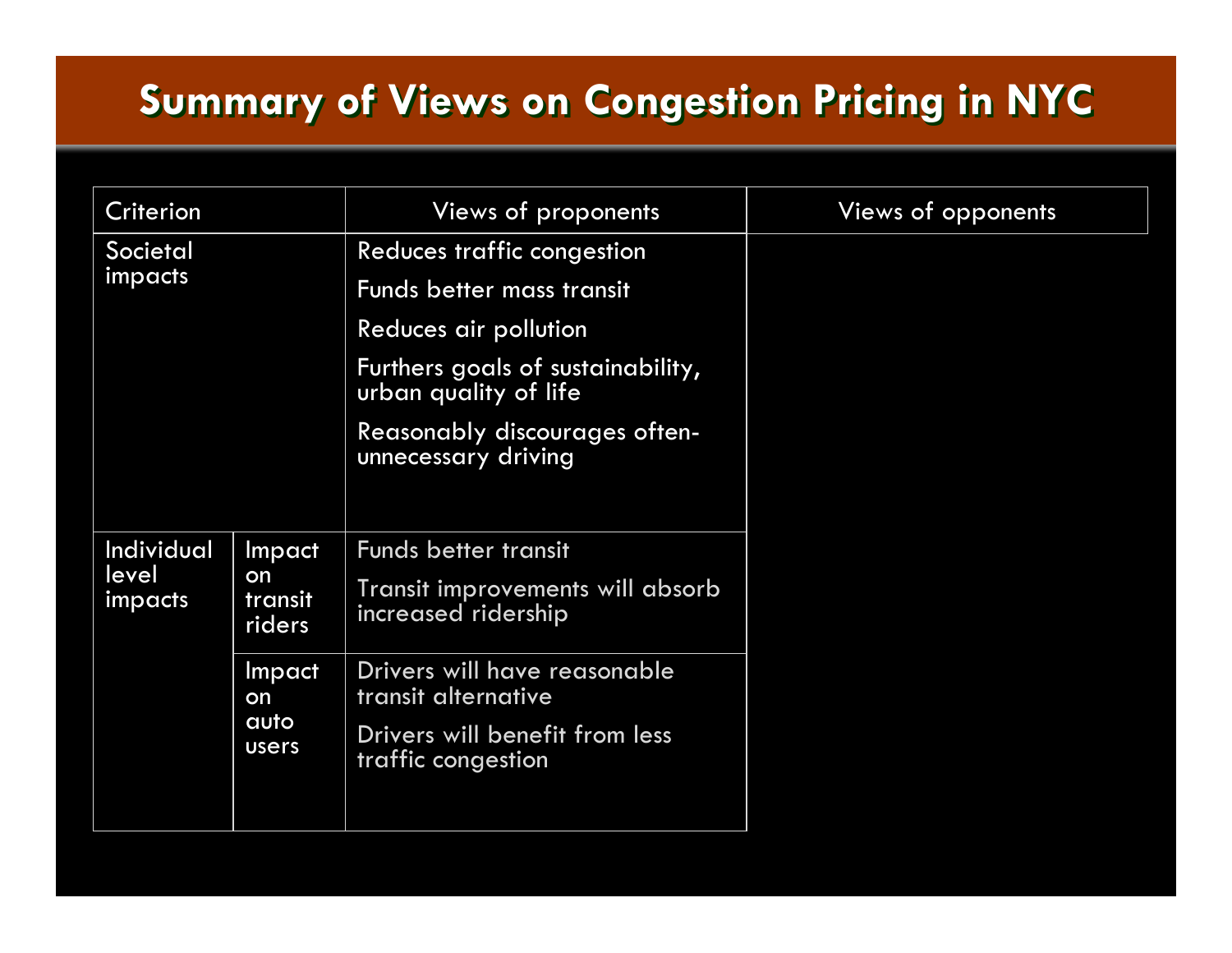## **Summary of Views on Congestion Pricing in NYC Summary of Views on Congestion Pricing in NYC**

| Criterion                      |                                      | Views of proponents                                         | Views of opponents                                              |
|--------------------------------|--------------------------------------|-------------------------------------------------------------|-----------------------------------------------------------------|
| <b>Societal</b><br>impacts     |                                      | Reduces traffic congestion                                  | Targets "working person" driving<br>to work/medical/etc.        |
|                                |                                      | Funds better mass transit                                   |                                                                 |
|                                |                                      | Reduces air pollution                                       | Social engineering by<br><b>Manhattan-based elites</b>          |
|                                |                                      | Furthers goals of sustainability,<br>urban quality of life  | Little impact on Manhattan traffic                              |
|                                |                                      | <b>Reasonably discourages often-</b><br>unnecessary driving | Revenue will be diverted from the<br><b>MTA</b>                 |
|                                |                                      |                                                             | MTA cannot be trusted to use new<br>revenue for better service  |
| Individual<br>level<br>impacts | Impact<br>on<br>transit<br>riders    | Funds better transit                                        | Trains and buses will be more                                   |
|                                |                                      | Transit improvements will absorb<br>increased ridership     | crowded                                                         |
|                                | Impact<br>on<br>auto<br><b>Users</b> | Drivers will have reasonable<br>transit alternative         | Transit is not and will not be<br>viable alternative to driving |
|                                |                                      | Drivers will benefit from less<br>traffic congestion        | Value of travel time savings (if<br>any) not worth the \$8 fee  |
|                                |                                      |                                                             | NJ drivers not paying fair share                                |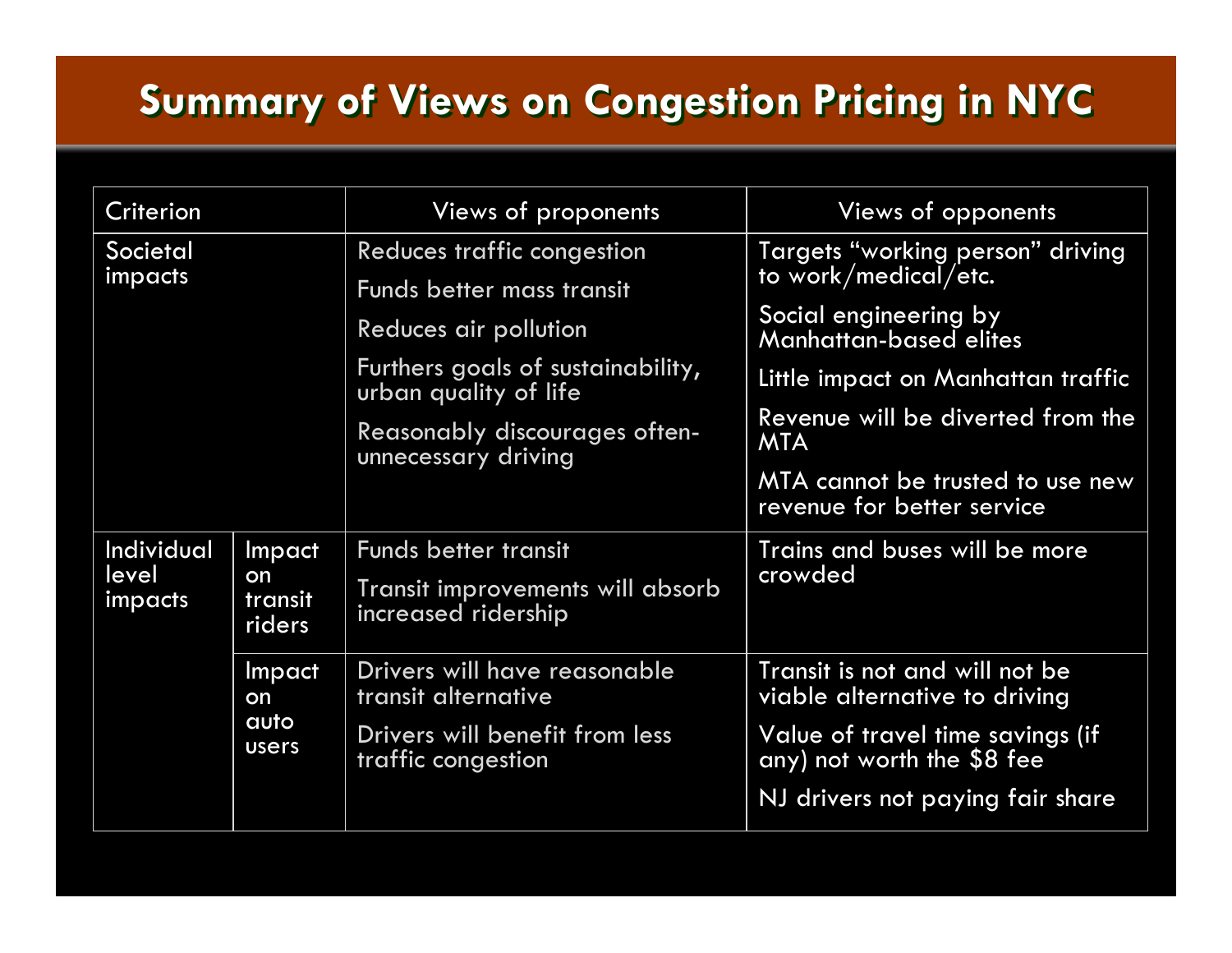### **Key Questions to Gain Public Acceptance Key Questions to Gain Public Acceptance**

- Purpose: Is it revenue or congestion reduction?
- Fairness: Why do some drivers pay and not others?
- Benefits: what is value proposition to drivers who pay the fee?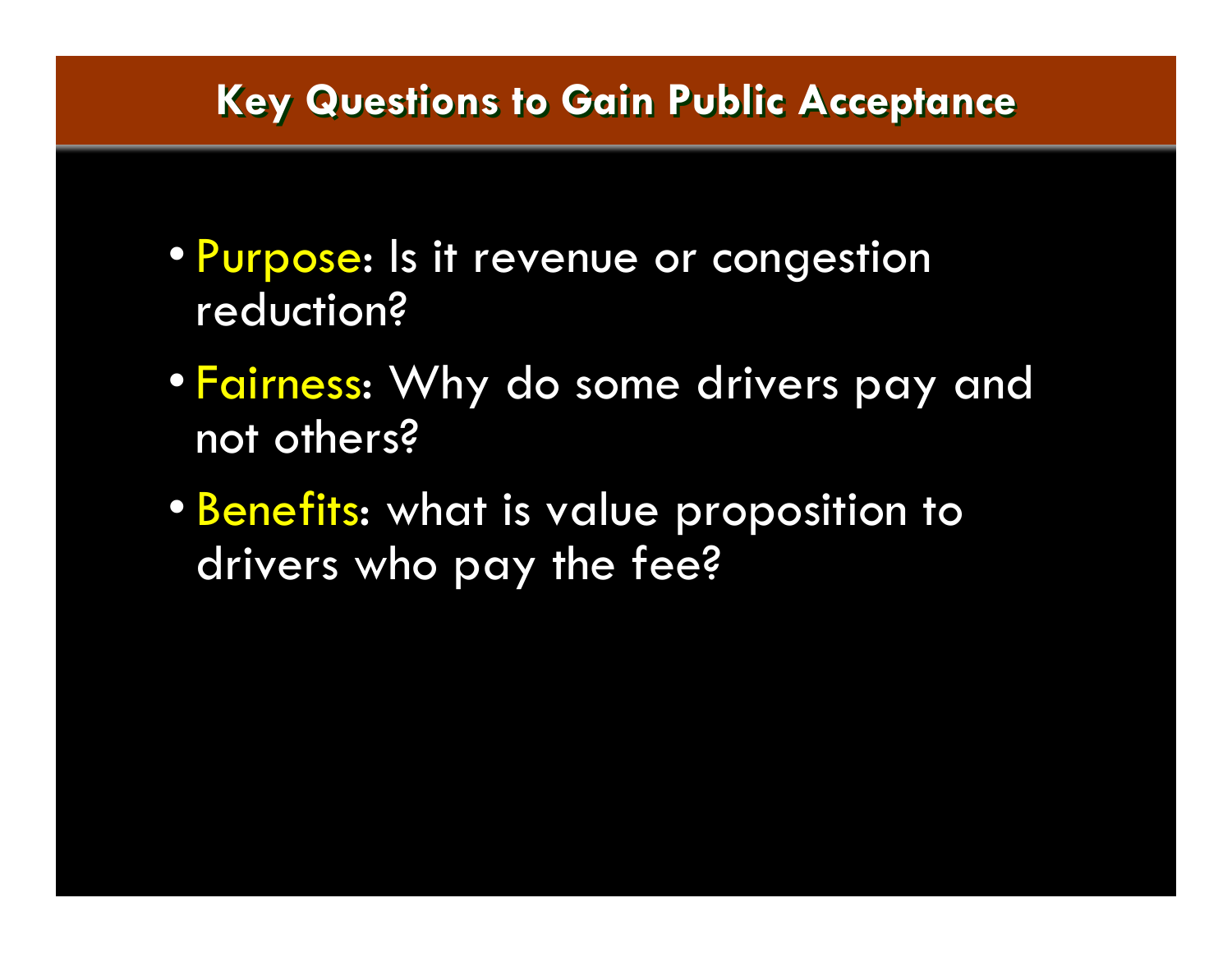## • Vision

- Sustainability, quality of life, accommodate population and economic growth
- Top-level leadership
- Public engagement
- $\bullet$ Trust/demonstrate follow-through